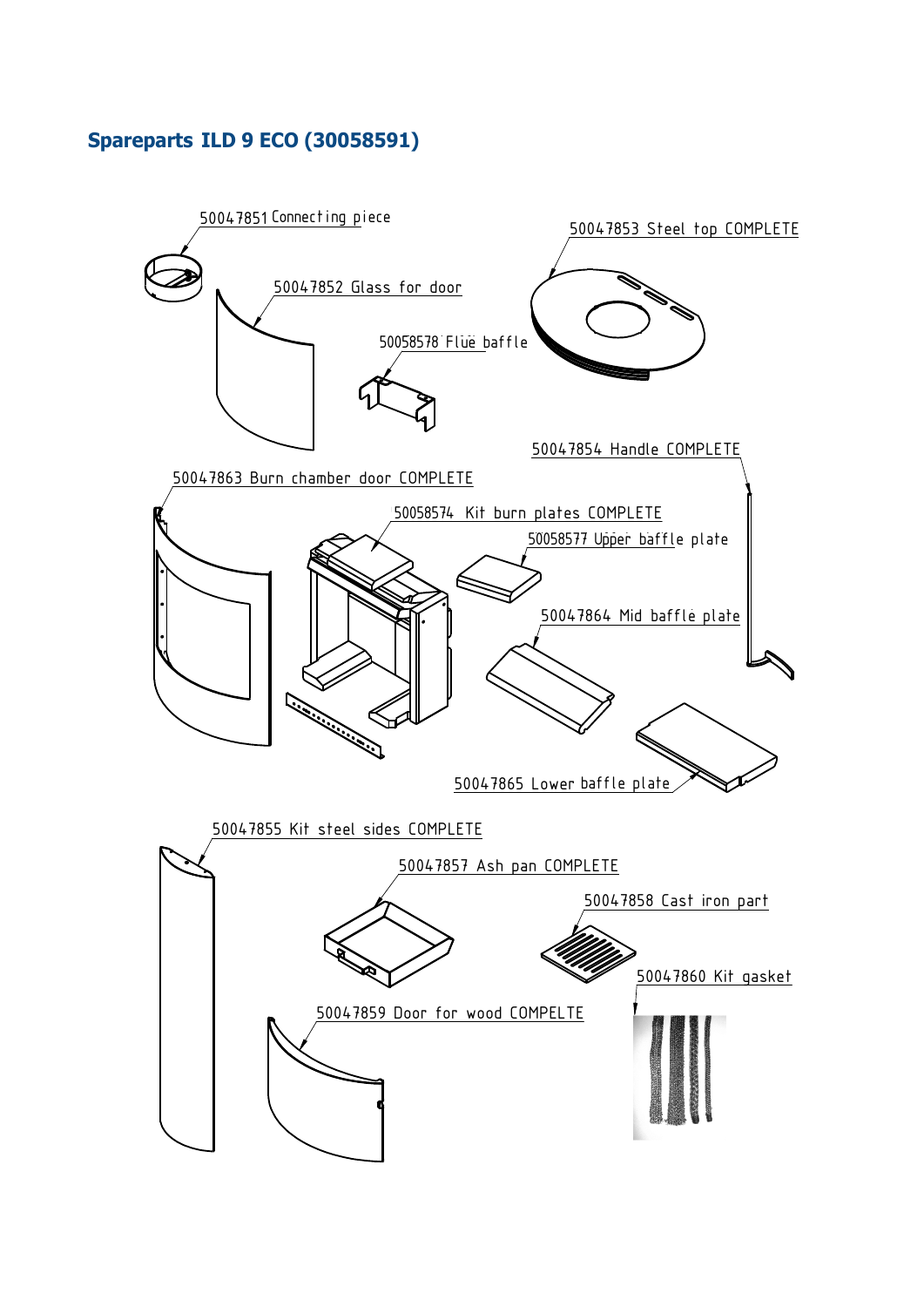## **Spare parts ILD 10 ECO (30058592)**